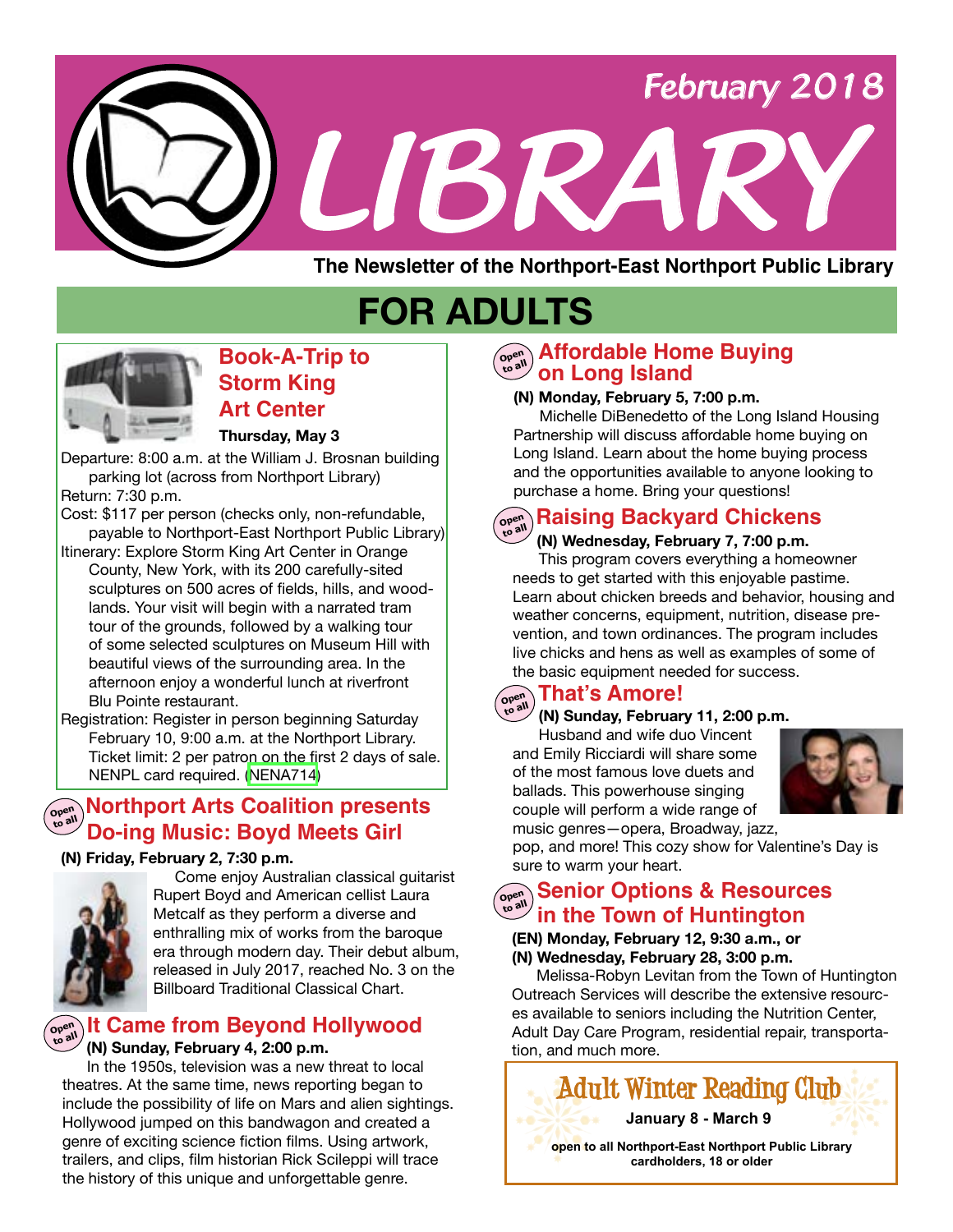- 3 -

### **Computer Classes**

# **FOR ADULTS FOR ADULTS**



 **(EN) Wednesday, February 21, 10:00 a.m.**

 This hands-on class provides an understanding of the latest version of Windows. Learn how to use the desktop to work with files, folders, and applications. Use the new start menu, help and search functions, and much more. Prerequisite: basic computer knowledge. Registration begins February 7. ([NENC241\)](http://alpha1.suffolk.lib.ny.us/record%3Dg1061941~S43)

### **Heart-Shaped Pizza**

#### **(N) Wednesday, February 14, 7:00 p.m.**

wide-ranging selection of Bob Dylan's early compositions (1961-1973) along with songs by Woody Guthrie and other folk singers who profoundly influenced and inspired Dylan's work. Hear the songs of protest that ensured Dylan's status as a leading counterculture figurehead in the early 1960s

 The Filipino culture is a beautiful melting pot—a combination of both the East and the West. Though the Filipinos have a rich and varied classical heritage, they have been quick to embrace current trends such as hip-hop music, improvisational music and dance, and line dancing. Come enjoy an exhilarating, educational, and fun presentation celebrating the culture of the Philippines.

**(N) Thursday, February 15, 3:00 p.m.**

 Join the Baking Coach and create a delicious heart-shaped personal pizza to take home and bake. Registration begins February 1. [\(NENA717\)](http://alpha1.suffolk.lib.ny.us/record%3Dg1079325~S43)



#### **(EN) Friday, February 16, 7:30 p.m.**



Learn to become a graphic artist by working with images and pictures in Adobe Photoshop. Topics covered include sizing, shaping, coloring images, and more. For intermediate and advanced computer users. Registration begins February 13. [\(NENC243\)](http://alpha1.suffolk.lib.ny.us/record%3Dg1053557~S43)

and follow his musical development as poet, folk-rock icon, and Nashville recording star.

### **Mac Computer: Introduction**

#### **(N) Monday, February 12, 7:00 p.m.**

This hands-on class is an introduction to Apple's Mac computer. Learn about the desktop, the functions of the computer, tools and toolbars, how to get online, and much more. Registration begins February 1. [\(NENC240\)](http://alpha1.suffolk.lib.ny.us/record%3Dg1064208~S43)

 **(N) Thursday, February 22, 5:30 p.m.**

 All thumbs? In this fun, interactive class learn beginner-level carpentry skills including the fundamentals of building, such as measuring, marking, cutting, nailing, and building tips and diagrams. Learn how to handle basic tools. *Measure twice, cut once*! Constantly checking and rechecking is a key to good building. Bring your questions.

#### **(N) Tuesday, February 13, 2:00 p.m.**

Maura Calio, RN, MA, Community Health Educator from St. Francis Hospital's DeMatteis Center, will be on hand to provide information for keeping yourself hearthealthy. Topics covered include choosing good nutrition, being more active, avoiding tobacco, and more.

### **Introduction to Photoshop**

#### **(EN) Tuesday, February 27, 7:00 p.m.**

#### **(EN) Wednesday, February 28, 5:30 p.m.**

 The GRASP Home Study Program will help you prepare for the New York State TASC (formerly GED) Exam. Attend this orientation conducted by instructors from Western Suffolk BOCES to see if you are ready to get your high school equivalency diploma. This program is for adults 21 years and older. Registration begins February 5. [\(NENA718\)](http://alpha1.suffolk.lib.ny.us/record%3Dg1079363~S43)

### **GRASP Home Study Program Orientation**

#### **(EN) Wednesday, February 28, 10:00 a.m.-4:00 p.m.**

Meet with a legal counselor from the office of Literacy Nassau to help file your application for naturalization. Counselors will also be available to provide referrals for green card renewals, family petitions, and to answer any questions you have about your path to becoming a United States citizen. To schedule an appointment, please call Literacy Nassau at (516) 867-3580 ext. 15, or email ccabrera@literacynassau.org.

#### **Introduction to Windows 10 Hands**

#### **Northport Arts Coalition presents Asian-American Cultural Circle of Unity Open to all**

### **Citizenship Drive with Literacy Nassau**

### **Pierogi**

#### **(N) Thursday, March 1, 6:30 p.m.**

 Join Chef Rob Scott and learn how to make these delicious dumplings of Eastern European origin.

Participants will make their own dough and add delicious potato and cheese filling in this hands-on class. *Please bring a rolling pin, baking tray, large bowl, and 3-inch round cookie cutter*. A nonrefundable \$10 materials fee per



person is due at the time of registration. Registration begins February 8. [\(NENA719\)](http://alpha1.suffolk.lib.ny.us/record%3Dg1079357~S43)

# **SCORE** //

### **SCORE Small Business Workshops**

### **Mastering Your iPad & iPhone**

 **(EN) Tuesday, February 6, 7:00 p.m.** 

#### **Fireside Friday: Bob Dylan—The Early Years Open to all**

Join Apple-certified trainer John Budacovich and learn how to navigate and organize your iPad and iPhone. In this class you will explore new features and learn helpful tips and tricks including the use of Siri. The iPhone 8, iPhone 8 Plus, and iPhone X will be discussed. Bring your device and your questions, or just come and listen. just come and listen.

#### **Go Red for Women: Taking Charge of Your Heart Health Open to all**

#### **(N) Monday, February 26, 2:00 p.m.**

 Google's search engine is widely used to find information online. However, Google also offers services and information far beyond the search function. Join us for a demonstration of the various Google services. Topics include maps, video, Google Docs, Google Translate, and Google Arts & Culture.

**Open to all**

### **Google, More Than Just SeniorNet: a Search Engine**



### **Intermediate Photoshop**

#### **(EN) Tuesday, March 6, 7:00 p.m.**

Learn intermediate features and editing techniques in Adobe Photoshop including retouching, filters, effects, and much more. Prerequisite: Introduction to Photoshop or equivalent. Registration begins February 13. [\(NENC244\)](http://alpha1.suffolk.lib.ny.us/record%3Dg1070254~S43)

### **Blood Drive**

#### **(N) Tuesday, February 27, 1:00-7:00 p.m.**

 Did you know every donation saves three lives? The Library will host a winter blood drive with Long Island Blood Services.

#### **Eligibility Criteria:**

- Bring ID with signature or photo
- Weigh a minimum of 110 pounds
- No tattoos within the past 12 months

 • Age 16-75 (16 year olds must have signed parental permission; age 76 and older require a doctor's note)

 This program is open to everyone who meets the qualifications. Call 1-800-688-0900 for donor eligibility questions. Although walk-ins are welcome, appointments are preferred to reduce waiting time. Visit **http://bit.ly/nenplblooddonation** 

> A representative from SCORE (Service Corps of Retired Executives) will discuss strategies you can implement to establish and grow your business. You may attend one or multiple sessions, however please register for each session separately. Registration is underway.

#### **(EN) Monday, February 5, 7:00 p.m. Starting Your Own Business Plan** ([NENR131\)](http://alpha1.suffolk.lib.ny.us/record%3Dg1078922~S43)

 This presentation will guide you through the various steps required to start your own business, including legal structures, keeping financial records, paying taxes, and more.

#### **(EN) Monday, February 12, 7:00 p.m. How to Write a Business Plan** [\(NENR132](http://alpha1.suffolk.lib.ny.us/record%3Dg1078924~S43))

 This workshop is for people starting a business and current small business owners. Topics include components of a business plan, how to prepare a budget, cash flow projections, and more.

#### **(EN) Monday, February 26, 7:00 p.m. Marketing Your Business** [\(NENR133](http://alpha1.suffolk.lib.ny.us/record%3Dg1078925~S43))

 This course will help small business owners develop a marketing plan, perform market research, learn advertising and promotion, and track results.



**On**

**Hands On**



#### **(N) Wednesday, February 21, 7:00 p.m.**

#### **From Slavery to Freedom: African-American History on LI Open to all**

 In this talk, Professor Jennifer Anderson of Stony Brook University will highlight significant contributions African Americans have made to Long Island's history, including the transition from slavery to freedom in the early 19th century and the development of vibrant, historically black churches and communities. Professor Anderson is Associate Professor of History and a specialist in the history of Northern slavery.

# $\begin{array}{c} \mathbf{S}^{\text{open}} \\ \mathbf{S}^{\text{open}} \end{array}$  **Basic Carpentry Skills**

#### **Information Alert from the Board of Trustees**

The Board of Trustees has set the annual Library Vote for Tuesday, April 10, 2018. Voting will be for two purposes: to vote on the Library budget for 2018/2019 and to elect one trustee whose term will commence on July 1, 2018. Eligible candidates must be 18 years of age or older and a resident of the Northport-East Northport School District #4.

Petitions for nominating candidates for the office of trustee will be available from the Clerk of the Library Vote at the Northport Library, 151 Laurel Avenue, Monday through Friday from 9:00 a.m. to 4:00 p.m., beginning February 12, 2018. The last filing date is March 12, 2018.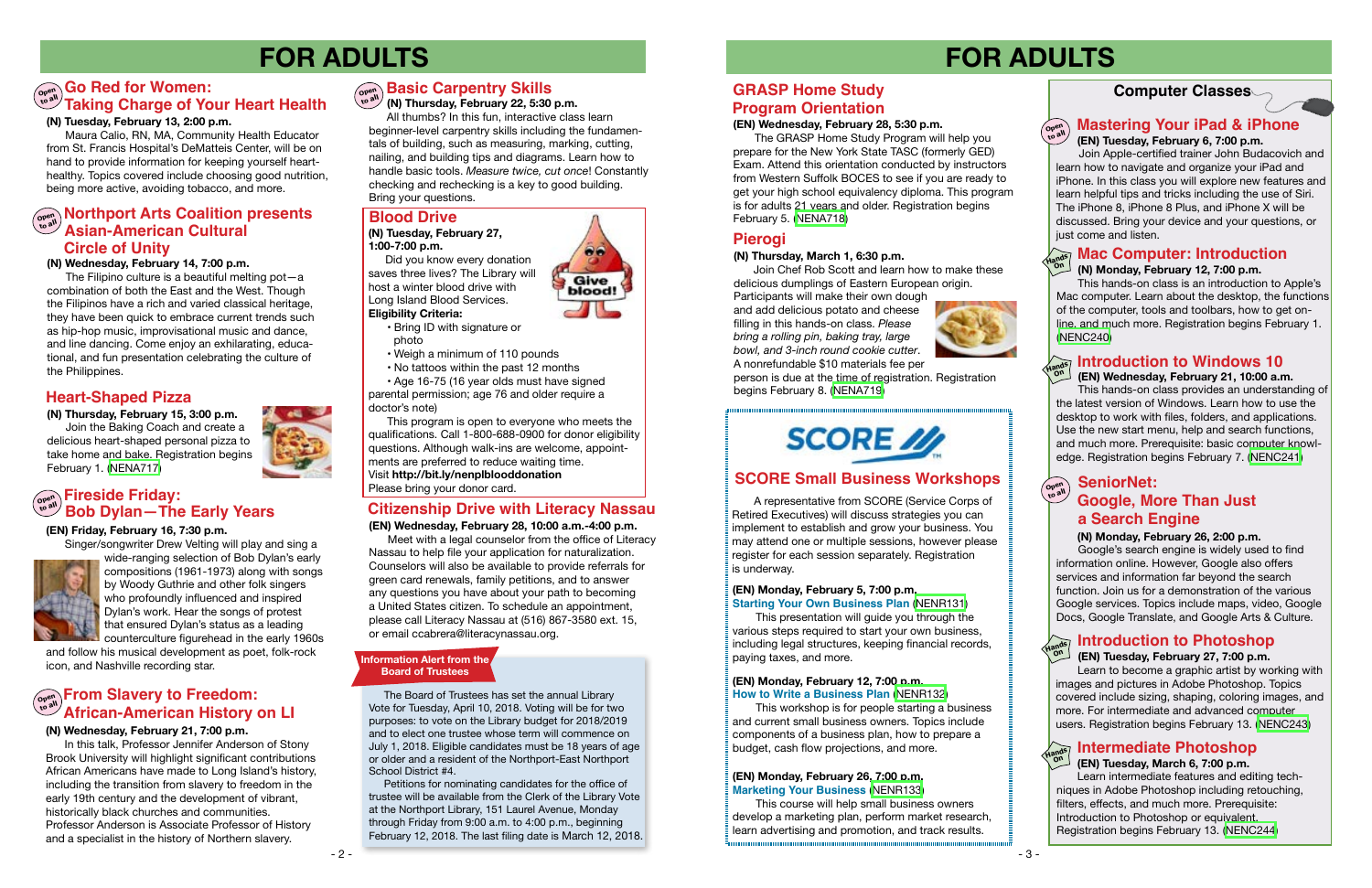*Open to students in grades 8-12* **(N) Friday, February 16, 7:30-8:45 p.m.**

 Do you love to write? Join fellow writers to discuss your ideas and get feedback on your work. New members are always welcome. ([NENY230\)](http://alpha1.suffolk.lib.ny.us/record%3Dg1079303~S43)

#### **Registration for Teen Programs and Volunteer Opportunities begins February 1.**

# **FOR TEENS**

#### **(EN) Tuesday, February 20, 2:45-4:00 p.m.**

 Volunteers will assist children in grades 1-5 with LEGO projects. ([NENY238](http://alpha1.suffolk.lib.ny.us/record%3Dg1079346~S43))

#### **(N) Wednesday, February 21, 2:45-5:15 p.m.**

 Assist children as they play mini-golf around the Children's Room. ([NENY239](http://alpha1.suffolk.lib.ny.us/record%3Dg1079359~S43))

# **FOR ADULTS**

**(N) Monday, February 26, 7:00 p.m.** The group will discuss *Lilac Girls* by Martha Hall Kelly.

## **POetry Readers**<br> **Co** all *I*ENI Thursdays Febru





OREGON

m Picoul



#### *Marshall* **Fridays, (N) February 16 and (EN) February 23, 2:00 p.m.**

Young Thurgood Marshall, the first African-American Supreme Court Justice, battles through one of his career-defining cases. Rated PG-13. 119 min.

*Closed captioning will be displayed.* . . . . . . . . . .

### **Friday Movies**



### **LEGO Volunteers**

#### **(N) Tuesday, February 20, 7:00-8:00 p.m.**

Join Project Excel as they go over marketing skills and business models to help you build entrepreneurial leadership skills and capabilities. ([NENY236\)](http://alpha1.suffolk.lib.ny.us/record%3Dg1079366~S43)

### **Teen Writers Workshop**

#### **Teen Volunteer Opportunities** *Open to students in grades 7-12* You may choose one volunteer opportunity in addition to Teen Advisory Board.

### $\mathcal{V}^{\mathcal{M}}_{\mathbf{d} \mathcal{P}}$  Valentine's Day Hearts

### **Mini-Golf Volunteers**

### **Truth Be Told**

### **Page Turners**

### **Novel Ideas**



**(N) Thursday, February 8, 2:00 p.m.** The group will discuss *Small Great Things*  by Jodi Picoult*.*

#### *Battle of the Sexes* **Fridays, (N) February 2 and**

**(EN) February 9, 2:00 p.m.**  The true story of the 1973 tennis match between women's world champion Billie Jean King and ex-champ and serial hustler Bobby Riggs. Rated PG-13. 121 min.



*Copies of the books are available at the Northport Library Circulation Desk.*

**(N) Thursday, February 1, 7:00 p.m.** Our nonfiction group will discuss

*The Oregon Trail: A New American Journey* by Rinker Buck.

#### **(N) Tuesday, February 20, 2:00-3:30 p.m.**

 Learn how to transform cupcakes into sweet works of art using marshmallow fondant and basic decorating techniques. [\(NENY231\)](http://alpha1.suffolk.lib.ny.us/record%3Dg1079309~S43)

### **Fondant Cupcake Decorating**

### **Introduction to Coding**

**(N) Thursday, February 22, 2:00-4:00 p.m.**

 Learn the basics of computer language, code structure, and implementation. ([NENY232](http://alpha1.suffolk.lib.ny.us/record%3Dg1079310~S43))

### **Nintendo Night**



**(N) Friday, February 9, 7:00-8:30 p.m.**

 If you love Nintendo, you will not want to miss this new monthly meet up. We will discuss Nintendo games new and old, make fun gamer crafts, and participate in gaming competitions for prizes! ([NENY228](http://alpha1.suffolk.lib.ny.us/record%3Dg1079302~S43))

#### **(N) Thursday, February 15, 6:45-8:00 p.m.**

 Earn volunteer credit as you help children learn how to play chess. A basic knowledge of the game is required. ([NENY237](http://alpha1.suffolk.lib.ny.us/record%3Dg1079345~S43))

#### **Chess Club Volunteers**

### **Book Swap Volunteers**

#### **(EN) Friday, February 23, 10:45 a.m.-12:15 p.m.**

 Help children choose books at our book exchange and earn volunteer credit. [\(NENY240](http://alpha1.suffolk.lib.ny.us/record%3Dg1079361~S43))

**English Language Learning**

 **(EN) Monday, February 5, 2:00 p.m.**

 Are you a Literacy Suffolk Volunteer? Connect with other volunteers who provide literacy services in our community to share techniques and practices that can help your literacy student succeed. Learn about new materials added to the Library's Adult Learners collection as well as useful electronic databases and free online resources available to basic literacy and English language learners.

**(EN) Tuesdays, February 13, 27, March 13, 27, 7:00 p.m.** 

#### **Placemats for** <sub>dr</sub>op ⊱ Placemats for<br>ບໍ່ມີ Meals on Wheels Volunteers **in**

Meet new friends and practice your English language conversation skills in a relaxed and friendly environment. Registration is preferred, but drop-ins are welcome. Registration is underway. ([NENR136\)](http://alpha1.suffolk.lib.ny.us/record%3Dg1078766~S43)

### **Let's Talk: English Conversation**

# **Literacy in Action Open to all**

**(EN) Wednesday, February 21, 2:00 p.m.** 

Reconnect with timeless cultural stories passed down from one generation to another. Meet with your neighbors to share and discuss the similarities and differences of the stories you were told while growing up. Open to all, including English language learners. A different folktale will be selected for discussion each month. Registration is preferred, but drop-ins are welcome. Registration begins February 1. [\(NENR137](http://alpha1.suffolk.lib.ny.us/record%3Dg1078780~S43))

### **Folktales for Today**

**(EN) Thursdays, February 1, 8, 15, March 1, 8, 15, 22, 29, 7:00 p.m. Practice and develop your English reading,** writing, speaking, and listening skills in this series

of classes. Registration is underway. [\(NENR138](http://alpha1.suffolk.lib.ny.us/record%3Dg1078978~S43))

### **ESL for Adults**

### **Spanish with MANGO Conversation**

**(EN) Tuesdays, February 6, 13, 27, March 6, 13, 20, 2:30 p.m.** 



Learn basic Spanish conversation skills by using the popular MANGO online language learning software. These six meetings will help you get started, and then you can continue learning on your own. Each meeting will focus on a chapter. Registration is underway. [\(NENR139](http://alpha1.suffolk.lib.ny.us/record%3Dg1078977~S43))

 **(EN) Thursdays, February 1, 8, 15, 2:30 p.m.** Brighten up your winter by sharing poetry, both classic and modern, with the Poetry Readers.

**(EN) Wednesday, February 14, 10:00, 10:30, 11:00 a.m., & 11:30 p.m.** ([NENA721\)](http://alpha1.suffolk.lib.ny.us/record%3Dg1079387~S43)

**(N) Tuesday, February 20,** 

 **9:30, 10:00, 10:30, & 11:00 a.m.** ([NENA722\)](http://alpha1.suffolk.lib.ny.us/record%3Dg1079388~S43) A volunteer from HIICAP will answer questions one-on-one about Medicare and supplementary insurance by appointment. Registration begins February 1.

### **Medicare Counseling**

*(Open to teens ages 13 years and older) Please choose one 20-minute session* **(N) Wednesday, February 14, 5:30, 6:00, 6:30, or 7:00 p.m.**

Come experience PlayStation virtual reality and try the stunningly beautiful Eagle Flight game that features a first person perspective of an eagle flying over Paris! ([NENY229](http://alpha1.suffolk.lib.ny.us/record%3Dg1079344~S43))

#### **(N) Friday, February 23, 7:00-8:30 p.m.**



 Come join our monthly Friday night teen program where we try different snacks and drinks from around the world! This month we will explore the culinary treats of Korea! ([NENY233](http://alpha1.suffolk.lib.ny.us/record%3Dg1079316~S43))

### **Snack Around the World: Korea**

*(Open to teens ages 13 years and older) Please choose one 20-minute session* **(N) Wednesday, February 28,**

 **5:30, 6:00, 6:30, or 7:00 p.m.**

Have a laugh in this funny office worker simulator where you work as the sole human in a robot company. You must have previous experience using virtual reality before registering for this program. [\(NENY234](http://alpha1.suffolk.lib.ny.us/record%3Dg1079322~S43))

#### **(N) Wednesday, February 28, 7:00-8:00 p.m.**

### **Intro to Virtual Reality Workshop: Eagle Flight**

### **Intermediate Virtual Reality Workshop: Job Simulator**

 Our philosophy club is a great opportunity for teens to delve into life's big questions. Food for thought (refreshments) will be served. [\(NENY235\)](http://alpha1.suffolk.lib.ny.us/record%3Dg1079320~S43)

### **Socrates Café**

#### **Musical Instrument Volunteers**

### **(N) Saturday, February 24, 10:15-11:15 a.m.**

 Do you play a woodwind, string, or brass instrument? Volunteer to demonstrate your instrument to young children and their families. Please bring your instrument to this special children's program. ([NENY241](http://alpha1.suffolk.lib.ny.us/record%3Dg1079372~S43))

#### **(EN) Saturday, February 10, 2:00-4:00 p.m.**

 Drop into the East Northport Teen Center and make placemats for Meals on Wheels. Earn one hour of volunteer credit.

**(EN) Tuesday, February 6, 4:00-5:30 p.m. in** Get your craft on and drop into the East

### **Teen Advisory Board: Entrepreneurial Skills Workshop**

Northport Teen Center and make colorful, yarnwrapped hearts for donation to Atria Senior Living.

 **Wednesday, February 7**

 **(N) 9:30-10:30 a.m., and (EN) 11:00 a.m.- 12:00 p.m.**

 A nurse from Visiting Nurse Service is available to provide a free blood pressure check.



### **Blood Pressure Check**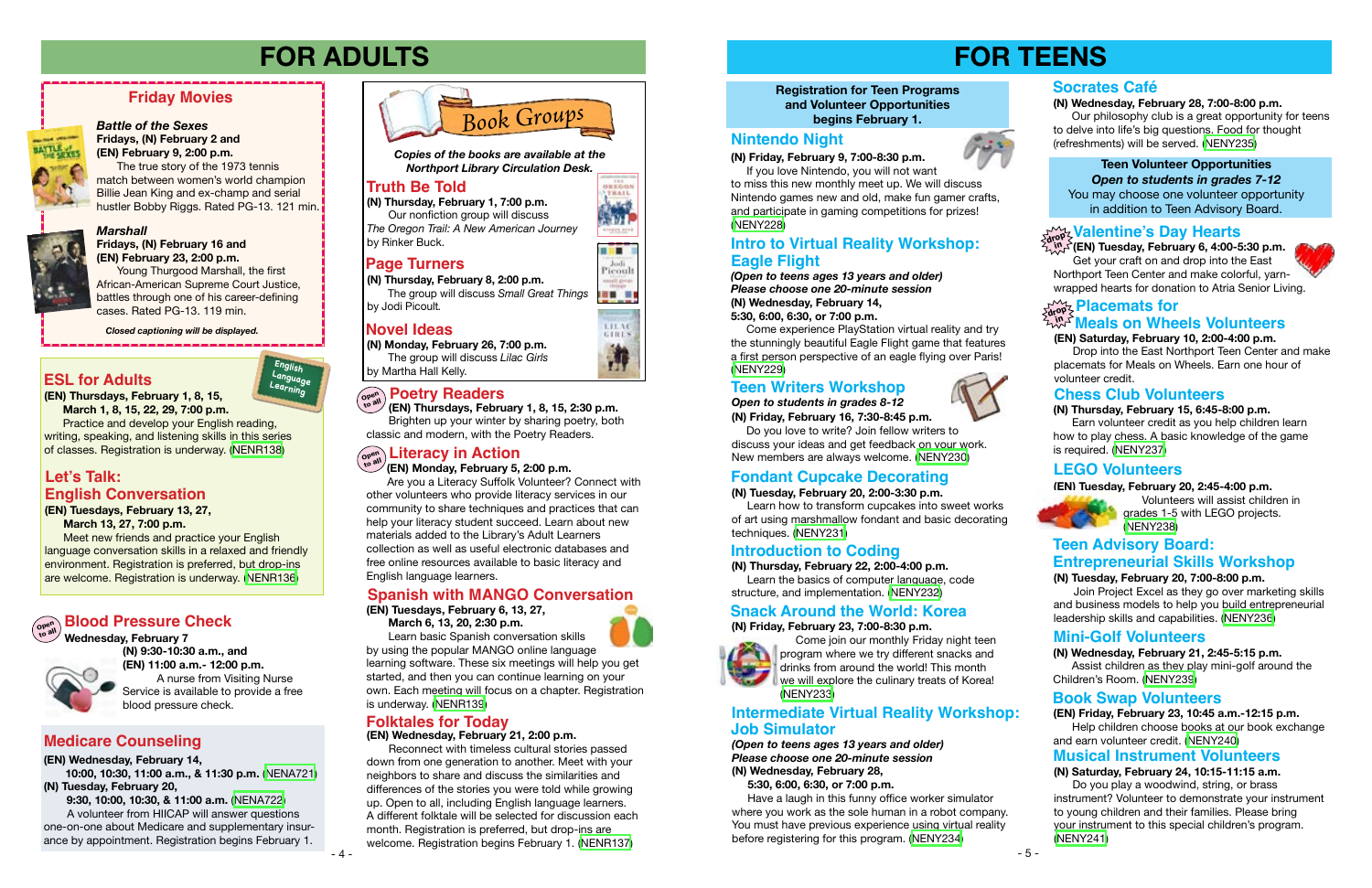# **FOR CHILDREN**

**Registration for the following Road to Reading Series Programs begins February 1. (***One series program per child please***)**

**(N) Saturday, February 3, 11:00 a.m.**

Registration is underway. [\(NENJ355](http://alpha1.suffolk.lib.ny.us/record%3Dg1078444~S43)), or

Kids will enjoy playing active games while learning soccer skills. All levels of athletic ability are welcome. (60 min.)

**(N) Saturday, March 3, 11:00 a.m.** Registration begins February 17 [\(NENJ405\)](http://alpha1.suffolk.lib.ny.us/record%3Dg1079637~S43)

*Children in grades K-2*

# **FOR CHILDREN**



### **Book Swap**

#### **Independent program**

### **Soccer Saturday**

#### **(EN) Friday, February 23, 11:00 a.m.**

#### **Programs for families Sing and Play**



*Children 3-10 years with adult; siblings welcome*  Do you have any children's books in your home library that you no longer want? Go "green" by trading them for swap dollars to "purchase"pre-owned, new-toyou books anytime between 11:00 a.m.-12:00 p.m. (60 min.)

#### **(EN) Mondays, February 26, March 5, 12,**

 **10:00 a.m.** [\(NENJ357\)](http://alpha1.suffolk.lib.ny.us/record%3Dg1079328~S43) **or 11:00 a.m.** [\(NENJ358\)](http://alpha1.suffolk.lib.ny.us/record%3Dg1079330~S43) *Children 1-3 years with adult; siblings welcome*

 Sing songs and rhymes while using scarves, bells, balls, and hoops that engage children with music and physical activity to reinforce early literacy skills and foster a love of language. (30 min.)

### **Dance with Me**

**(N) Tuesdays, February 27, March 6, 13, 10:00 a.m.**

*Children 18-35 months with adult; siblings welcome* **Enjoy creative movement dance activities, free** play, and a story using props, nursery rhymes, and your own imagination in this fun and exciting class*.* (45 min.) [\(NENJ359\)](http://alpha1.suffolk.lib.ny.us/record%3Dg1078723~S43)

#### **(EN) Tuesdays, February 27, March 6, 13, 20, 1:00 p.m.**

*Children 4-5 years; independent* 

 Children listen to stories, sing songs and rhymes that increase vocabulary and letter knowledge, and participate in hands-on activities to reinforce the narrative of the stories. (40 min.) [\(NENJ360\)](http://alpha1.suffolk.lib.ny.us/record%3Dg1079324~S43)



#### **Preschool Storytime**

### **Library Mini-Golf**

#### **(N) Wednesday, February 21** *Children in grades K-5*

 Play mini-golf inside the library! Putt your way through the aisles and around the Children's Room on our indoor mini-golf course decorated with your favorite children's book characters. Registration begins February 1. Choose one 30-minute session: **3:00-3:30 p.m.** ([NENJ368](http://alpha1.suffolk.lib.ny.us/record%3Dg1079381~S43)) **4:00-4:30 p.m.** ([NENJ370](http://alpha1.suffolk.lib.ny.us/record%3Dg1079383~S43)) **3:30-4:00 p.m.** ([NENJ369](http://alpha1.suffolk.lib.ny.us/record%3Dg1079382~S43)) **4:30-5:00 p.m.** ([NENJ371](http://alpha1.suffolk.lib.ny.us/record%3Dg1079384~S43))

#### **(N) Wednesdays, February 28, March 7, 14, 21, 4:00 p.m.**

*Children in grades K-2*

A creative, hands-on activity enhances this storytime series that introduces school-age children to a wide variety of literature including fantasy, humor, and folklore. (45 min.) Registration begins February 1. ([NENJ377](http://alpha1.suffolk.lib.ny.us/record%3Dg1079287~S43))



### **Story Parade**

*Children birth-5 years with adult; siblings welcome*  Get your body moving in this evening family story-

#### **(N) Saturday, February 24, 10:30 a.m.**

*Children 3-5 years with adult; siblings welcome* Through a grant from the Staller Center for the Arts, children can touch and play woodwind, string, and brass instruments with Stony Brook University music students. An additional sensory friendly room

Your child will participate in hands-on activities that are both fun and educational. Make a special dog craft to take home. (60 min.) Registration begins February 1. ([NENJ380](http://alpha1.suffolk.lib.ny.us/record%3Dg1079305~S43))

for a small group experience will be provided. (40 min.) Registration begins February 1. ([NENJ374\)](http://alpha1.suffolk.lib.ny.us/record%3Dg1078722~S43)

### **Musical Instrument Petting Zoo**

### **The Bookmark**

**Spot** *Stop by the Library and pick up the February bookmark by Lauren Habib. A reading list compiled by Children's Librarians is on the back.*



### **1,2,3 Learn with Me**

Use the Library's LEGOs to build your own creation that will go on display in the Children's Room. (45 min.)

**(EN) Wednesdays, March 7, 14, 21, 28, 10:00 a.m.** *Children 1-3 years with adult; siblings welcome*

> Come explore the culture of New Zealand through games, art, stories, and more! (60 min.) Registration begins February 1. [\(NENJ372\)](http://alpha1.suffolk.lib.ny.us/record%3Dg1078719~S43)

Child development experts will be on hand to answer your questions while your children play with age-appropriate toys. This program also includes an open-ended art activity and a circle time with stories and songs. (60 min.) ([NENJ361](http://alpha1.suffolk.lib.ny.us/record%3Dg1079471~S43))

### **Super Soccer Stars**

#### **(N) Thursdays, March 1, 8, 15, 10:00 a.m.**

Parents and their children will take part in a discussion of *Half a Chance* by Newbery Honor-winning author Cynthia Lord. When Nate and Lucy spend the summer taking photos for a contest, they discover that sometimes pictures reveal more than people are willing to see. After you register, please pick up a copy of the book in the Children's Room to add to your personal library. (75 min.) Registration is underway. ([NENJ356](http://alpha1.suffolk.lib.ny.us/record%3Dg1078386~S43))





*Children 2-4 years with adult; siblings welcome* **This soccer skill-building program helps children** develop self-confidence and improve gross motor skills while fostering socialization and a sense of teamwork in a fun, non-competitive, educational environment. (50 min.) [\(NENJ379\)](http://alpha1.suffolk.lib.ny.us/record%3Dg1079291~S43)

Did you agree or disagree with the choices made by the official Newbery Award Committee? Come and share your opinion with other readers and get a start on the books that will be published in 2018 with advance copies from our 2019 Newbery cart. New members are always welcome. (75 min.)

 **(N & EN) Fridays, February 2, 9, 16, 10:00 a.m.** *Children birth-5 years with adult; siblings welcome*

 Stop by for this drop-in storytime. We'll read stories, sing songs, share rhymes and fingerplays, and have fun in this interactive program for families. (30 min.)

### **Books a Poppin' drop in**

#### **(N) Monday, February 5, 7:00 p.m.**

*Children in grades K-5; adult and siblings welcome*

A brave underwater photographer who swims with sharks and whales shares her experiences, knowledge, and amazing photographs. Please join us for a "jaws-some" experience! (60 min.)

### **Design a Bookmark Contest:**

# **Sharks! Sharks! Sharks! drop in**

 Children in grades K-5 are invited to submit their original designs for our Annual Design a Bookmark Contest. Entry guidelines and forms are available in the Children's Room. Twelve winning designs will be selected to decorate monthly bookmarks for the upcoming year. Winners will be announced in the April newsletter.

 All participants are invited to a reception on Thursday, March 22 at 7:00 p.m. at the Northport Library building to celebrate their creativity and enjoy a drawing workshop with a visiting art teacher.

# **drop <b>Pajama Storytime**<br> *Ind I***nd Tuesday February 6**

#### **Reminder: The deadline for entries is FEBRUARY 5**

 **(EN) Tuesday, February 6, 7:00 p.m.**

time. Enjoy action rhymes and songs as well as stories. (30 min.)

#### **(N) Thursday, February 15, 10:00 a.m.**

*Children 2-5 years with adult; siblings welcome*

### **Woof, Woof, Dog**

### **(N) Thursday, February 15, 7:00 p.m.**

*Children in grades 3-6*



 Chess teaches children foresight, helps to expand self-confidence, and sharpens their ability to focus. All skill levels are welcome, but a basic knowledge of the game is required. (45 min.)

### **Block Party!**

*Children 1-4 years with adult; siblings welcome*

#### **(N) Friday, February 16, 7:00 p.m. in**

 Playing with blocks helps children develop problem-solving skills, encourages creativity and cooperation, and allows imaginations to run wild. Come have fun with our unique variety of building materials. (45 min.)

### $\frac{1}{\text{drop}}$  Anything Goes LEGOs

 **(EN) Tuesday, February 20, 3:00 p.m.**  *Children in grades 1-5* **in**

### **Go Global: New Zealand**

**(N) Thursday, February 22, 11:00 a.m.** *Children in grades K-3*

#### **(EN) Thursday, February 22, 7:30 p.m.** *Children in grades 4 and up with adult*

### **Open for Discussion:** *Half a Chance*



### **Paws to Read**

**(N) Monday, February 26, 6:30, 6:45, 7:00, or 7:15 p.m.**

*Children in grades 1-5*

 Hot diggity dog! Fetch a good book and sign-up for a 15-minute reading session with a certified therapy dog. Registration begins February 1. ([NENJ375](http://alpha1.suffolk.lib.ny.us/record%3Dg1077027~S43))

### $\frac{\sum\limits_{\text{dropZ}}}{\sum\limits_{\text{B}}}\text{Newbery Club}$

#### **(N) Tuesday, February 27, 7:00 p.m.** *Children in grades 4 and up* **in**